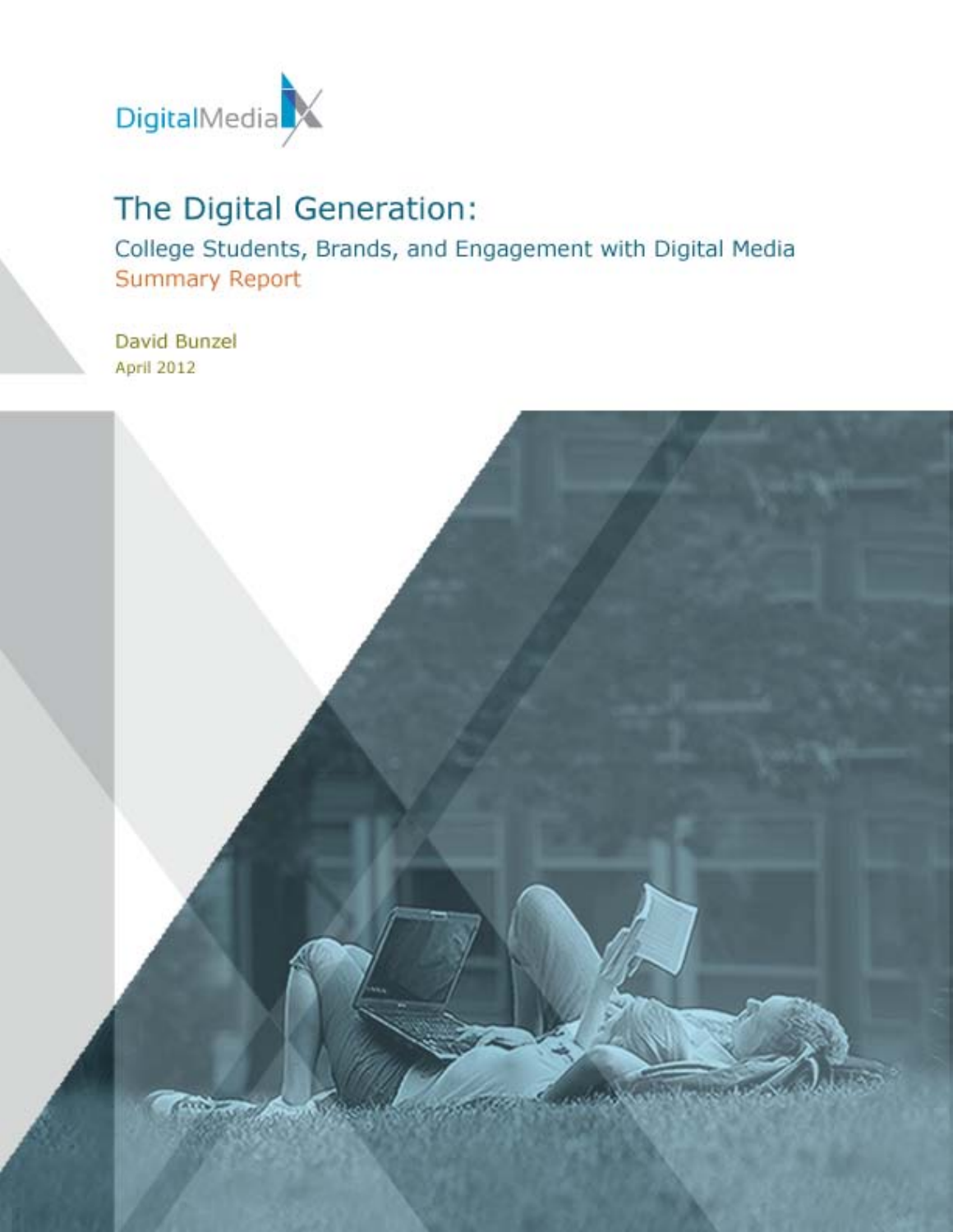# **Executive Summary**

College students provide the perspective of one of the most important demographics relating to digital media. They have grown up with online media, they surf the internet and seek out information like no other market segment. They are also more particular about what types of digital media they use...they know what they like and understand what is not worth their time. They will pick up on digital media options quickly, but will discard them if they do not satisfy their interests or needs.

Unlike previous generations of students, college students today rely on digital media for a large share of their identity with brands. Traditional college newspapers continue to be an important avenue for local news and advertisements, but more students depend on online sources to support their needs. Studies are now showing that even viewing television content for college students is more likely to take place on a computer screen as compared to a television screen, providing a further gateway to engaging with digital media.

What is also important to consider is that consumer brands are often establishing affinity with future consumers. The college students rely on peer perceptions more than any previous generation because of tools the digital world has provided. Whether it is product ratings or Facebook "likes," college students pay attention to these signals and so marketers need to as well. Digital media will play a growing role in connecting college students to brands to develop affinity and loyalty.

DigitalMedialX surveyed more than 2000 college students, from schools in the East, West, South and Midwest to develop the statistics for the report titled: College Students, Brands, and Engagement with Digital Media. To find out more information about the full report, please look to the company site www.digitalmediaix.com.



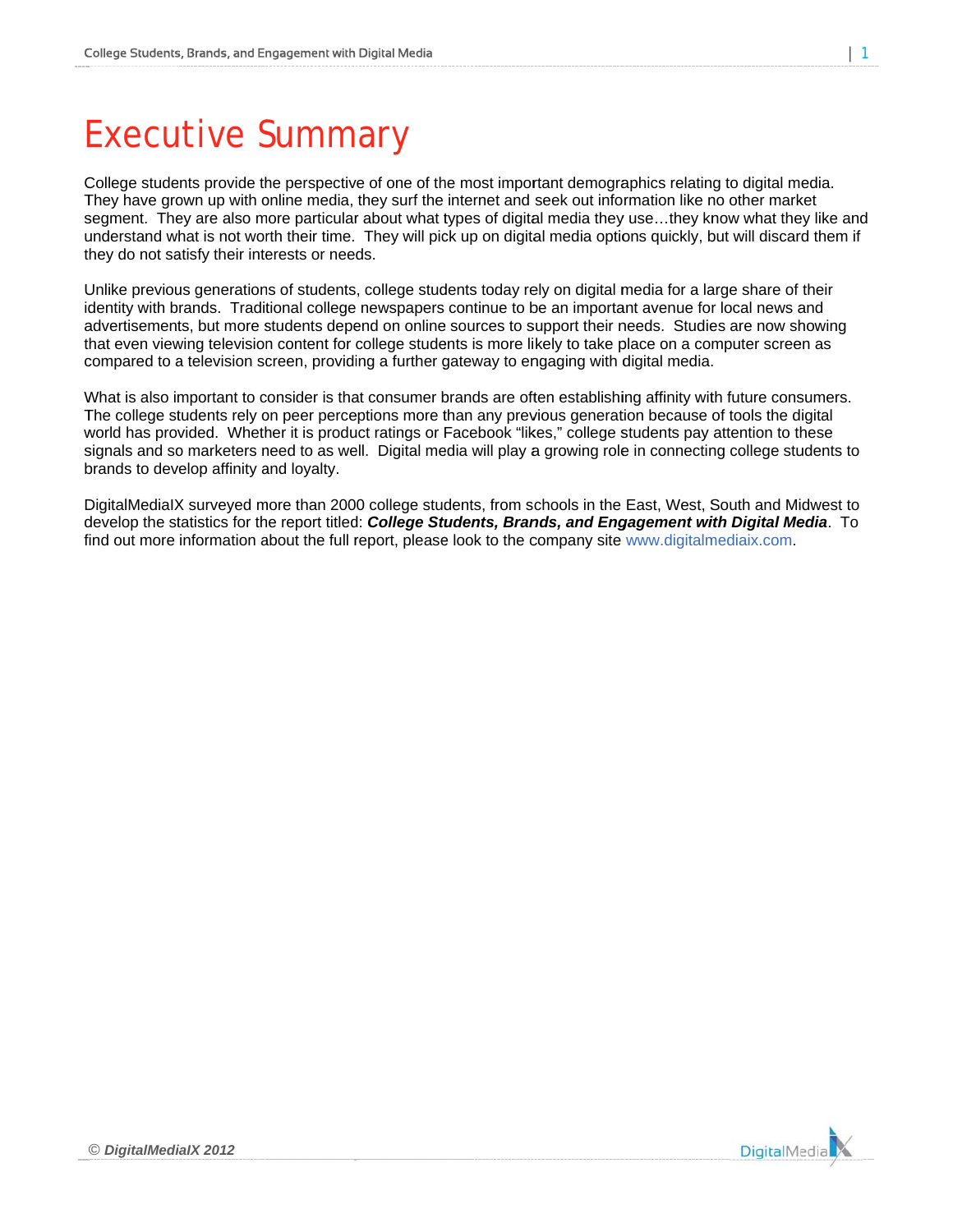| <b>Executive Summary</b>                              | 2  |
|-------------------------------------------------------|----|
| Report Highlights                                     | 4  |
| Six Social Media Platforms Count for College Students | 4  |
| Social Media Platform Metrics                         | 5  |
| Brand Categories Most Influenced By Digital Media     | 6  |
| Brand Categories and Digital Media Metrics            | 6  |
| College Students and Digital Media Platforms          | 7  |
| Digital Media Platform Metrics                        | 7  |
| Smart Phones Go to College                            | 8  |
| Smart Phones on Campus                                | 8  |
| Students Love their Mobile Apps                       | 9  |
| Leading Apps on College Student's Phones              | 9  |
| Leading Digital Brands for College Students           | 10 |
| DMIX Top 10 Digital Brands for College Students       | 10 |
| The Survey                                            | 11 |

### Table of Figures

| Figure 1-Social Media Platforms Used by College Students | 5 |
|----------------------------------------------------------|---|
| Figure 2-Brand Categories and Digital Media              | O |
| Figure 3-How Students Engage With Brands                 |   |
| Figure 4-Smart Phone Market Shares on Campus             | 8 |
| Figure 5-Mobile Apps on Students Phones                  | Q |

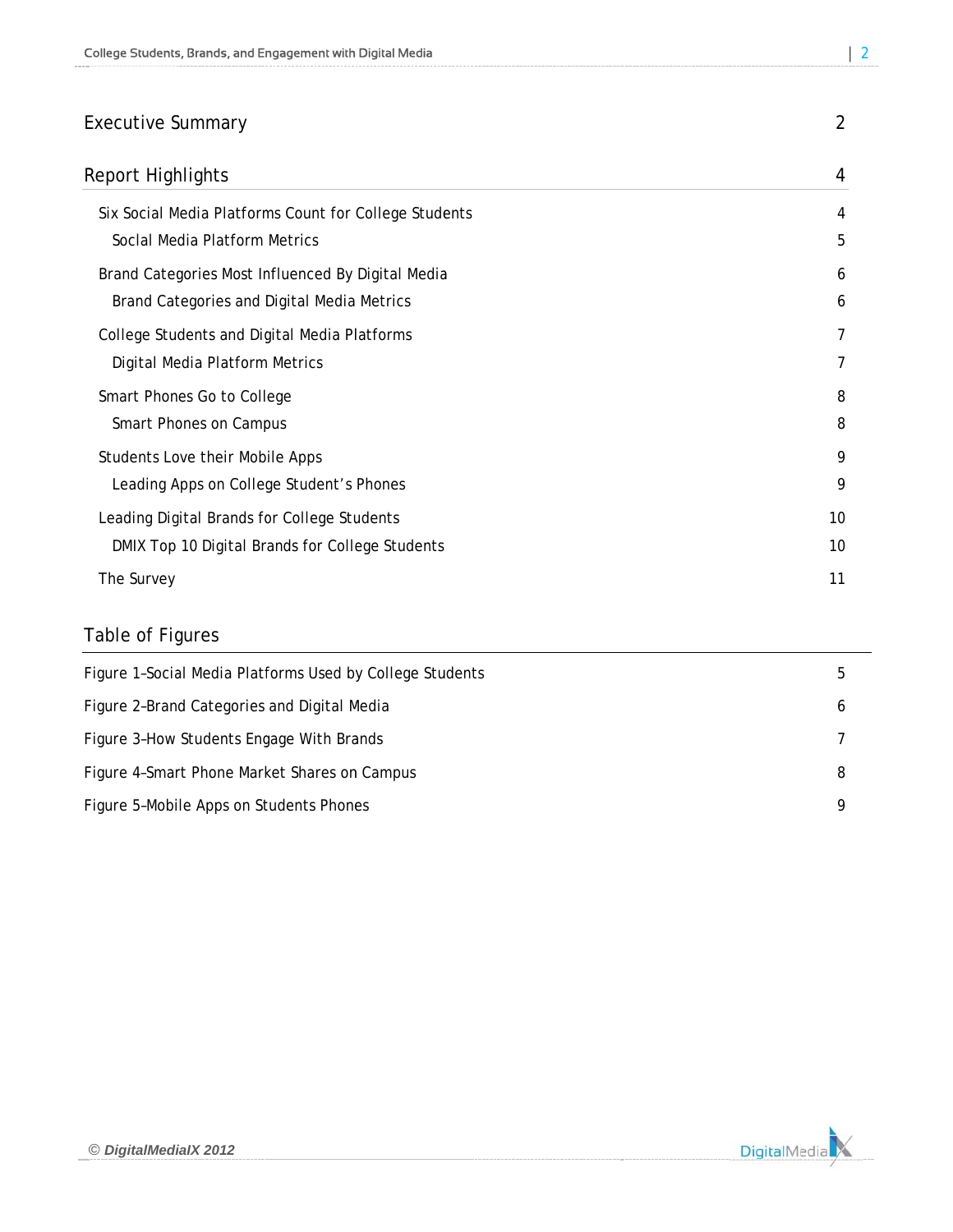# **Report Highlights**

College students are very connected with digital media, whether it is on their phone, computer or media tablet. They actively engage with company websites, social media sites, video streaming sites, and mobile apps, but also passively interact through emails, banner ads, and other forms of advertising.

Digital media is a dynamic. Understanding its value is a challenge, but establishing a baseline for measuring this prime segment of consumers of digital media can provide perspective on the future of these media types.

Here are some highlights from the survey and metrics to consider in evaluating digital media for marketing, advertising, or promotion.

### Six Social Media Platforms Count for College Students

While the three largest social media sites (Facebook, Twitter, YouTube) get most of the attention, it is important to understand the other platforms, which demographics they support, and whether they are appropriate to consider for marketing your product, brand, or service.

Facebook gets a lot of the attention, especially for college students; it is rare to find a student who does not have a Facebook profile and pays some attention to it. Facebook has evolved from supporting students socially, to connecting people with brands though company pages. These pages offer more visual content, including videos, that offer opportunities to connect fans to the brands. In addition, the information served by the brand pages will be directed at the fan's "news feed," which presumably will get more attention. The big question is whether college students actually pay attention to the brand pages or news served by them.

YouTube has provided a different way to connect students to brands and maybe more powerful than Facebook. The advent of channels, which allow companies to consolidate their video content, provides a platform to serve videos that might not fit the standard television advertising format. They can be longer, shorter, adventurous, and educational. Some brands are using their YouTube channel or even videos directly embedded in their websitesto connect with a community and develop affinity towards a brand.

**Twitter** fits the college student lifestyle. It is a way to quickly disseminate thoughts, ideas, or opinons; to ask questions and get answers and to receive information that they believe is relevant to their lives. For marketers it is very important. They can send out information on their brands and receive quick feedback and even solicit action. The number of Twitter followers might pale in comparison to the number of Facebook fans, but the influence of the Twitter community is signficantly stronger.

Pinterest has become the darling of marketers in the social media world. While only 31% of college students use Pinterest, 55% of female students do. Its potential for brands appealing to this demographic is impressive. Pinterest can provide product focus, leverage off influential follower's networks, and add a subtle marketing message that keeps customers engaged. Its potential for e-commerce is significant.

LinkedIn is often connected with older students, typically as they are approaching the end of college and preparing for careers. Google+ might not get as much attention as its social networking peers, but considering that it is not even one year old, it is a factor to consider. It fosters communities, an attractive feature for brand marketers. Tumblr might seem to be one of the smaller social networks, but its influence on the college demographic is rapidly growing. It features microblogging and multimedia on a rich platform. Certain market segments might benefit from this platform.

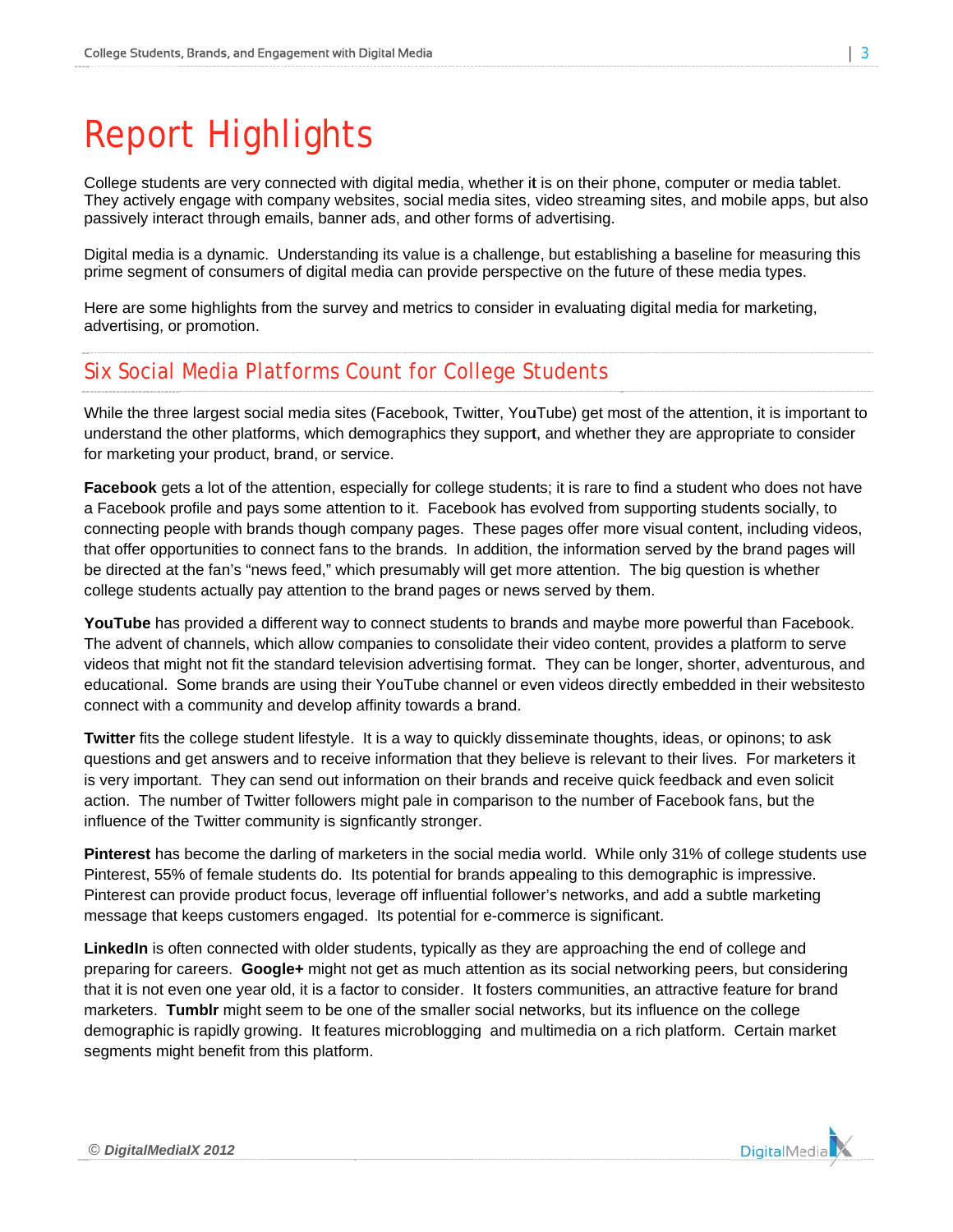#### S Social Medi a Platform Metrics

#### *DID YOU KNOW…*

- ▲ Facebook-Used by almost all college students (97%)
- ▲ YouTube-Men are more likely to rely on it (75%) than w women (68%)
- ▲ Twitter-Do you tweet? Women are more likely to (69% %) than men are ( (60%).
- ▲ Pinterest-It's a Girl Thing (55% of women n, while only 5% of men).
- LinkedIn-I need a job! More than half of users are in their senior year of college.
- ▲ Google+ Women dominate (60%) because they like the communit ty spirit.



#### **Figure 1–Social Media Platforms Used by College Studen ts**

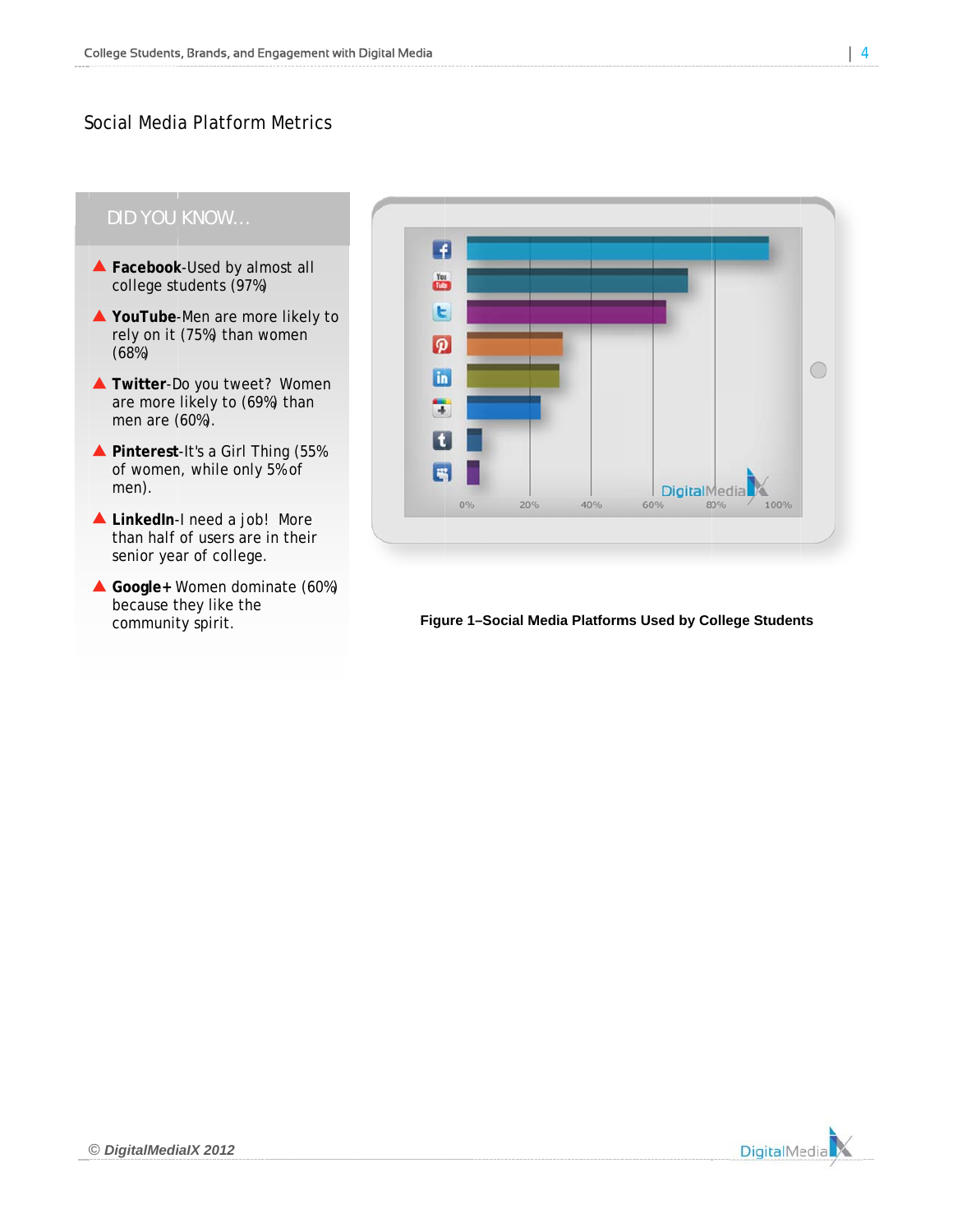### Brand Categories Most Influenced By Digital Media

The College Student Survey polled students about their digital media use in eleven different product categories. This is different than the social media platforms question, because it provides understanding on how students connect with brands using the various types of digital media. Clearly there was more engagement with highervalue products that students use regularly, like computers and smart phones; clothing also represented an important category. Snacks, soft drinks, and candy did not have the substance to support students connecting as much as other categories. Cars were even lower in student engagement. It is not likely that many of them would be spending much time thinking about cars until after graduation

### Brand Categories and Digital Media Metrics



Figure 2-Brand Categories and Digital Media



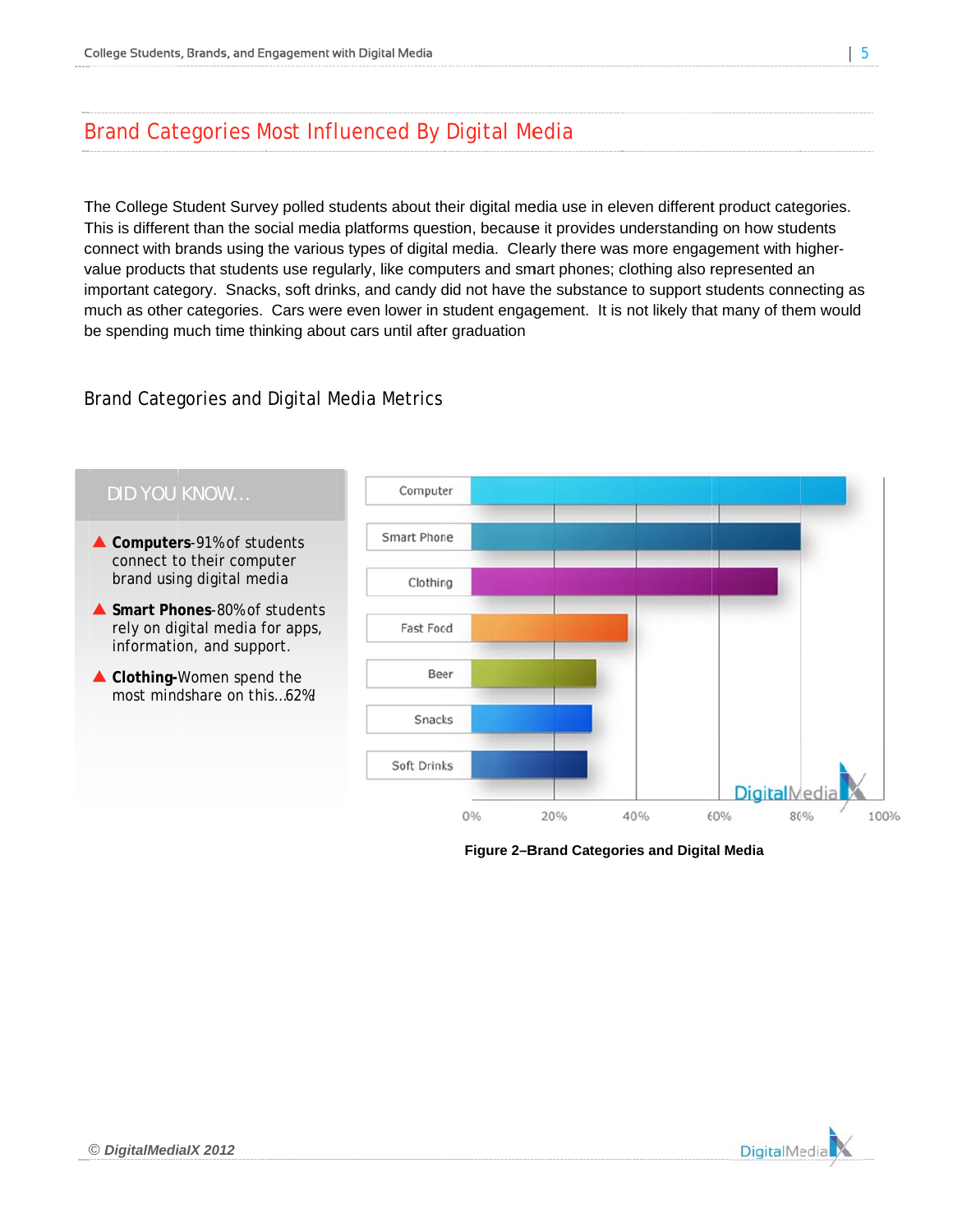### College Students and Digital Media Platforms

Digital media comes in many forms, but websites are the most important place for college students to engage with a brand. Students might give a brand a Facebook "like," but often this is a requirement for entering a contest or incentive and they don't pay much attention to the subsequent communication from the brand. Considering that people click the Like button pretty casually, it is not clear how much value this has. Over half of college students engage with a brand through videos, mostly through YouTube. More than one-third of students download mobile apps sponsored by a brand, but once again, it is not clear how often they use these apps. Unless there is value to a brand app, it will not be used. Twitter appears to be the least popular of the five for students engage with a brand, but this could be the strongest marketing media of the group. People who "tweet," typically influence a broad group of friends and have amplified influence.

### D Digital Med ia Platform m Metrics



**Figure 3–How Students Engage with Brands** 

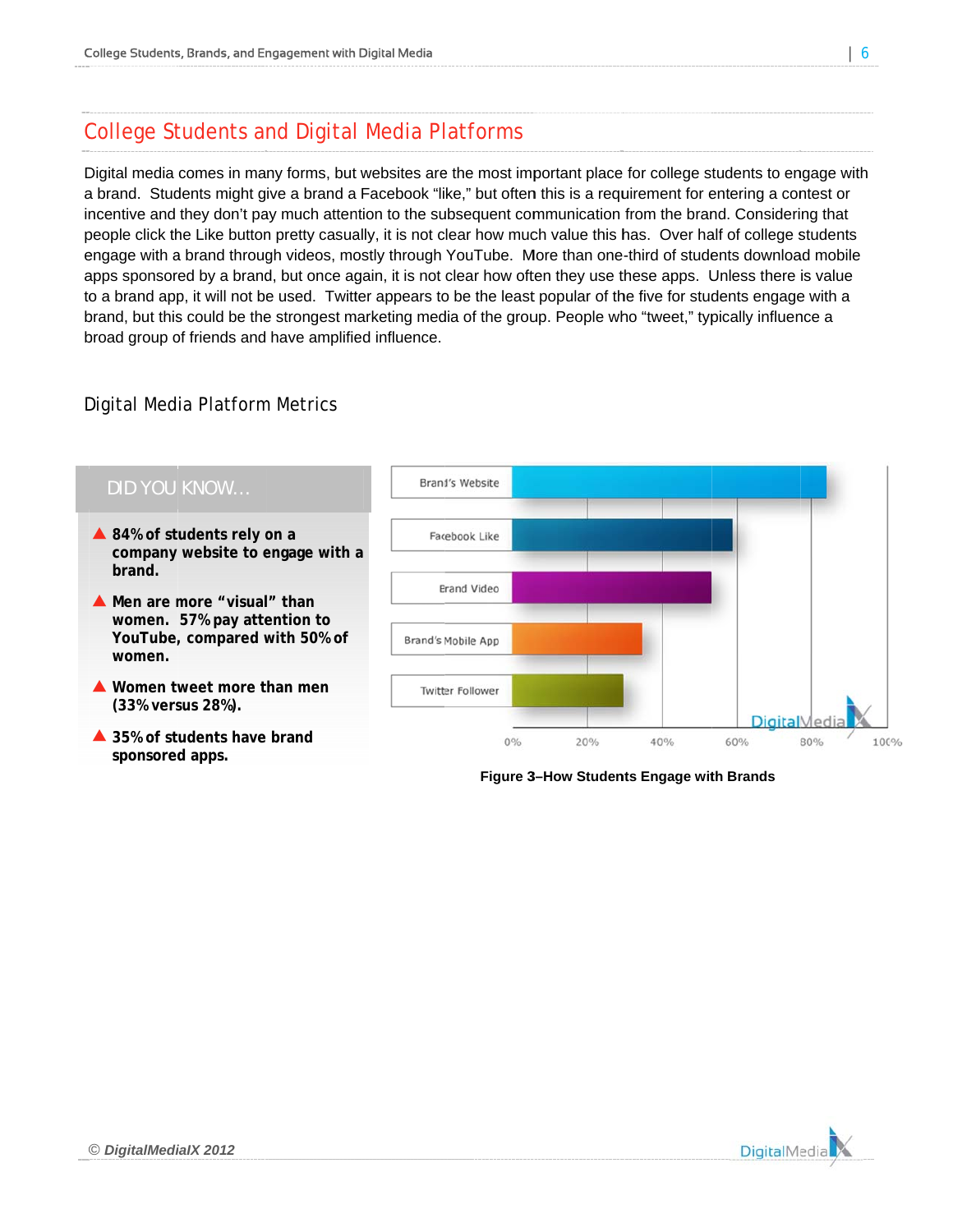### Smart Phones Go to College

The most important thing for a college student to carry is a mobile phone. And typically these are smart phones; the iPhone dominates the college market, influenced by the halo effect from other Apple products. Students have grown up with iPods and MacBooks, which have further promoted this trend. HTC has emerged as the number two smart phone brand, influenced by the introduction of some premium phones such as the One X. Blackberry's share held up reasonably well, considering the overall trend in the market. Samsung and Motorola are looking for strong growth with new and innovative products.

#### Smart Phones on Campus



**Figure 4–Smart Phone Market Shares on Campus** 

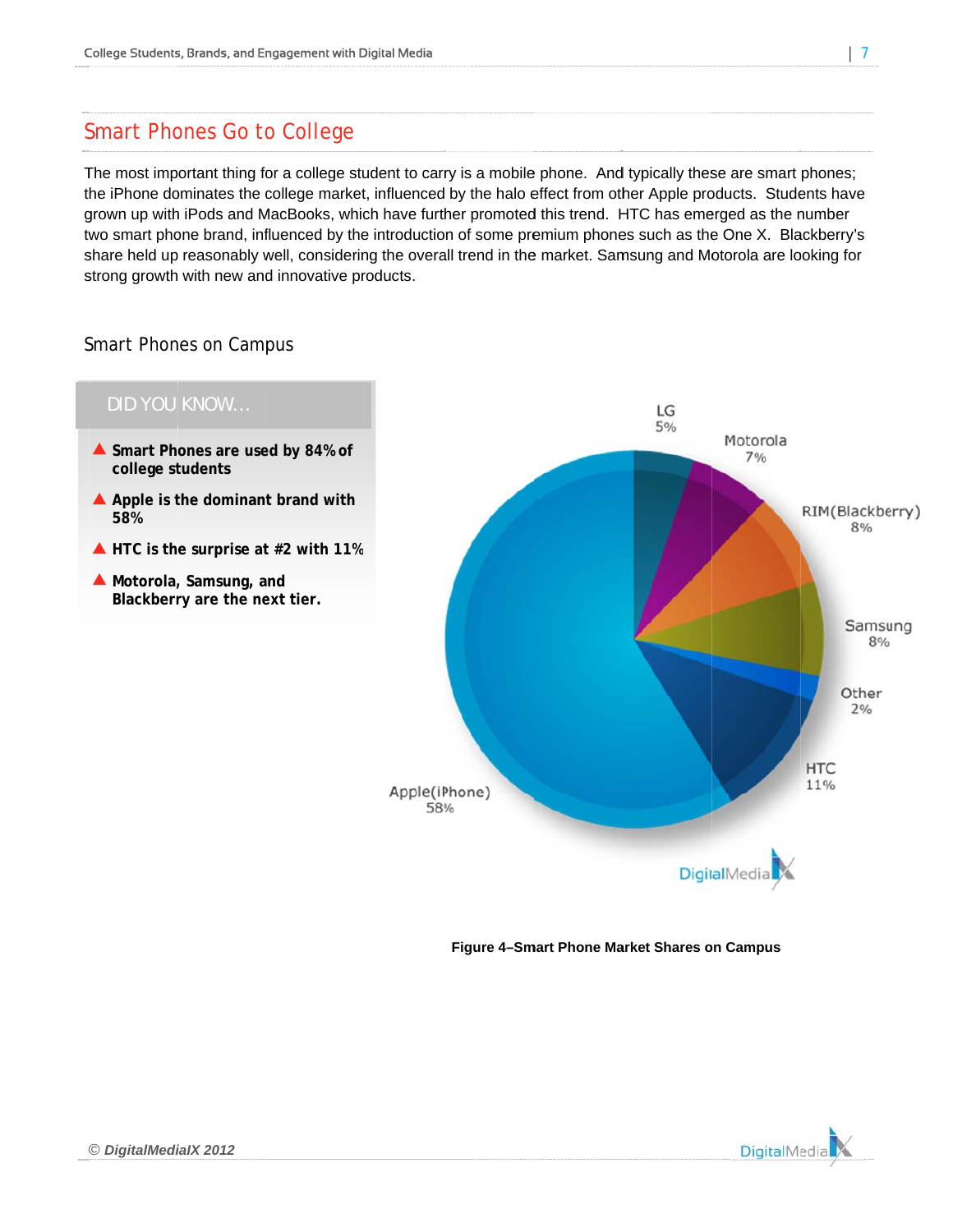### Students Love Their Mobile Apps

College students not only have embraced smart phones, but have also built up fairly large collections of mobile apps. When surveyed about the five most popular apps on their smart phones, college students identified more than 800 unique mobile apps. Nine apps represented nearly half of the responses and 10 categories (for example communication and social networks) represented nearly 75% of the app market. The social platforms, such as Facebook and Twitter, are important, but Pandora, Instagram, and various weather apps also factor into the list of apps important to students.

#### Leading Apps on College Student's Phones



**Figure 5–Mobile Apps on Students Phones** 

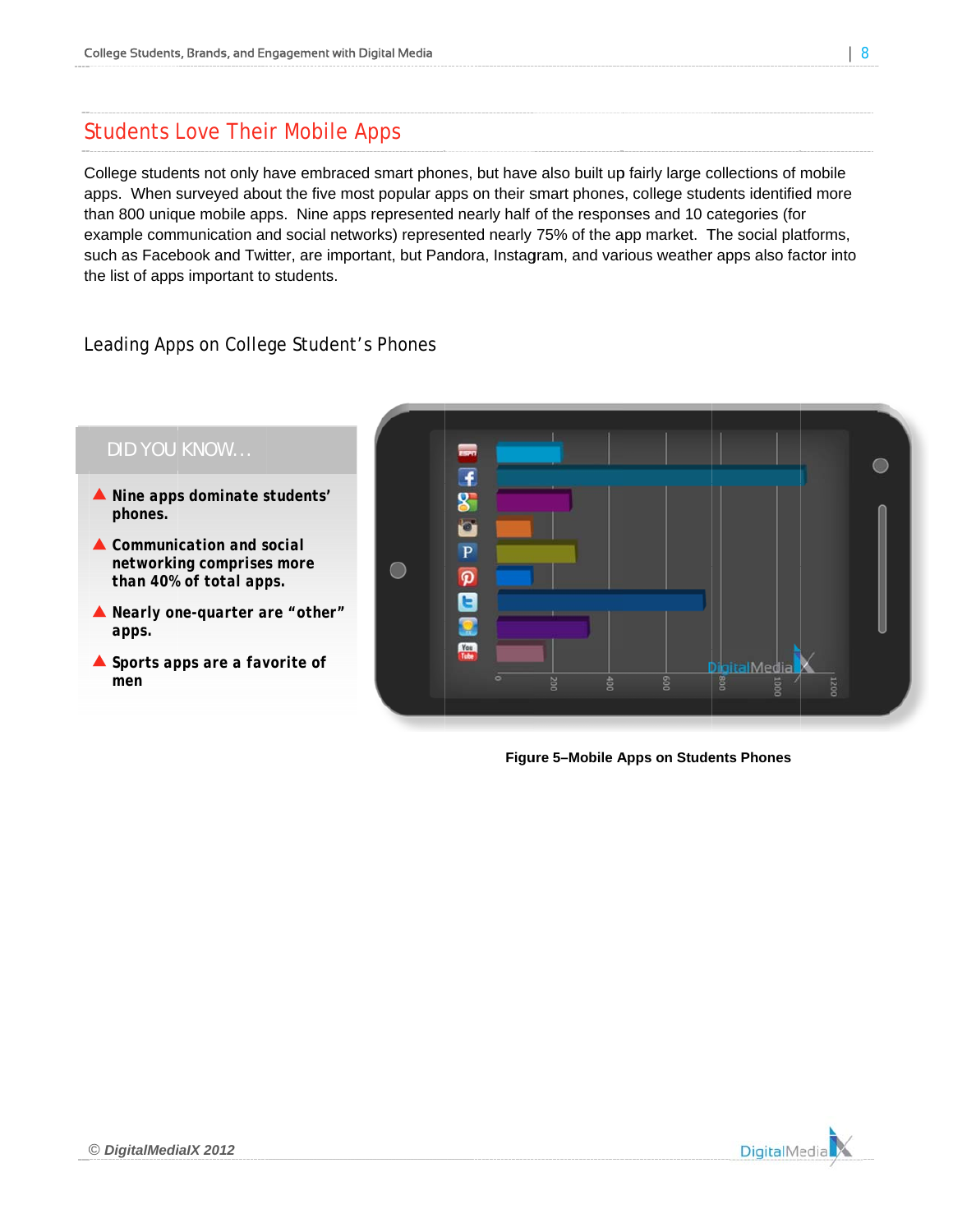### **Leading Digital Brands for College Students**

DigitalMedialX developed the DMIX ratio (DMIX/R) to provide understanding of brands and how they are influenced by the various forms of digital media. The ratio combines student brand affinity with their reliance on digital media for various product categories. Also factored in are Facebook "likes," Twitter Followers, and YouTube Channel Views, weighted to reflect their relative importance.

### DMIX Top 10 Digital Brands for College Students

# DID YOU KNOW... A Apple products dominate digital brands Smart phones, drinks, and autos take eight of top 10 brands Red Bull beverage company has effectively leveraged digital media in almost all areas  $\triangle$  HTC emerges as a digital brand in the smart phone category.

| DMIX Top 10 Digital Brands<br>for College Students |                                 |        |  |  |
|----------------------------------------------------|---------------------------------|--------|--|--|
| Company                                            |                                 | DMIX/R |  |  |
| 1. Apple MacBook                                   |                                 | 47340  |  |  |
| 2. Apple iPhone                                    | <b>∉</b> iPhone                 | 43804  |  |  |
| 3. Red Bull                                        | <b>Red Bull</b><br><b>SALAN</b> | 33796  |  |  |
| 4. Apple iPad                                      | $ \mathbf{\dot{\ast}}$ iPad     | 17399  |  |  |
| 5. Coke                                            | $\ell$ ca $\ell_{\ell}$ da 9239 |        |  |  |
| 6. Starbucks                                       |                                 | 8324   |  |  |
| 7. VW                                              | $\circledR$                     | 8040   |  |  |
| 8. BMW                                             | 0                               | 7671   |  |  |
| 9. Diet Coke                                       | $Cok\tilde{e}$ 6372             |        |  |  |
| <b>10. HTC</b>                                     | htc                             | 6045   |  |  |
|                                                    | <b>DigitalMedia</b>             |        |  |  |
|                                                    |                                 |        |  |  |